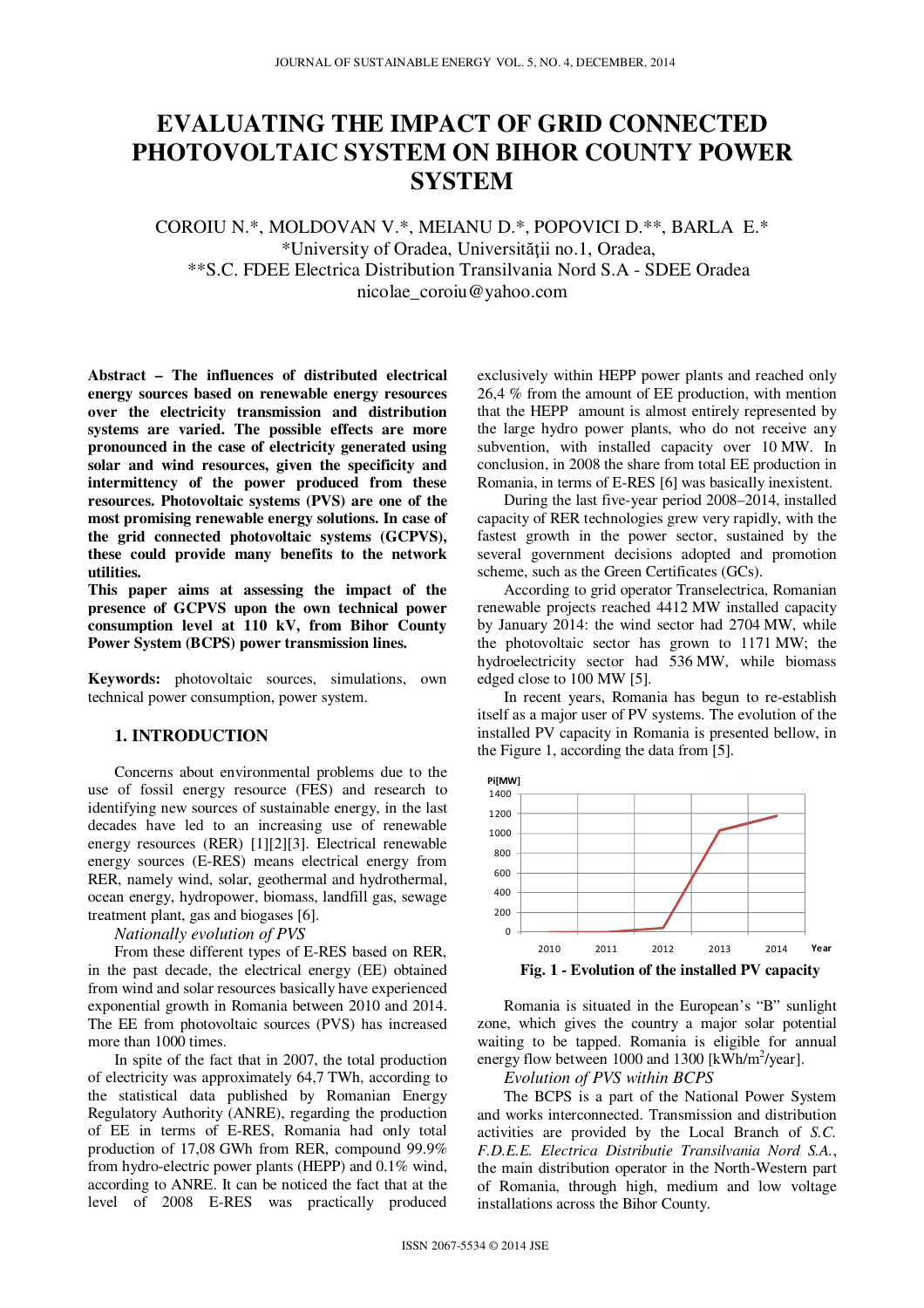Regarding the situation before spreading the PVS, in terms of the years 2010, the BCPS consists from:

- 31 Electrical Substations (ESS) [110 kV];
- 68.2 [km], EHV power lines[400 kV];
- 803,52 [km], HV power lines and cables[110 kV];
- 2916,55 [km] Medium Voltage lines;
- 731,03 [km] LES Medium Voltage cables;
- 2264 transformers;
- 6 small hydro-power stations (SHPS).

In the next period, between 2011 and 2013 many renewable energy sources was installed in Bihor County, such as:

- Hydro power plants, at the end of 2013, 16 units, with 35 groups with a total installed capacity of 227,158 MW;
- 45,872 MW installed capacity in PVS, from 19 PVS connected to the grid, from the total of 126,312 MW installed in 47 PVS.

Regarding the geographic location of PVS within Bihon County, in the Figure 2, we have placed the most important PVS in terms of installed capacity.



**Fig. 2 - PVS localization in Bihor County** 

#### **3. THE SIMULATION PROGRAM USED**

To assess the impact of this distributed energy production, GCPVS in our case, at the transmission level (110 kV) of BCPS, the simulation software EDSA (Electrical Distribution System Analysis) was used from Research Centre of the Department of Energy Engineering,

The simulation program has several modules, in this case the advanced power flow analysis (EAPF) was used to calculate the permanent regime of the analyzed power system.

To evaluate the steady-state operation of a power system, the power flow analysis can be used to, having different load conditions, power and configuration. The objective of the algorithm used in the power flow is to determine the following parameters, knowing that all nodes connected loads are known:

• Power flow on each branch (lines and

transformers)

- Power consumption at each generator node;
- The magnitude and the angle of each electric node;
- Loss of power in the system.

Once these data are known, corrective measures can be taken to ensure that every load is supplied with power and operating within acceptable limits. These actions may include adjusting the taps on transformers, reactive power compensation, etc.

The EAPF module [7] is one of the most powerful, fast and efficient modules of the EDSA, and can be used as permanent regime analysis tool with a graphical user interface (GUI). EAPF has advanced engine starting features of modeling and displaying. EAPF is based on advanced algorithms that incorporate the latest technical solutions applicable to complex systems. From the modeling capabilities of the program the following are mentioned:

- Voltage controls at generators;
- Using computational methods, as:
	- **Fast Decoupled Newton Raphson;** 
		- Advanced Gauss Seidel;
- Voltage control by changing the generated reactive power;
- The system types of nodes can be defined as follows:
	- out of service;
	- load;
	- generator;
	- swing bus;

## **3. MODELING THE NETWORK COMPONENTS**

*Generator modeling* – in order to calculate the power flow, it is possible to create three different types of generator nodes, like:

- Fixed generation (PQ);
- Voltage control (PV);
- Balancing generators (equilibration nodes) (EN)[9][10].

For the PQ type, the active and reactive power generation is constant or known, but not the voltage, therefore voltage limits are defined.

For the PV type, the active power is known, and only the minimum and maximum reactive power output is know, not the value. In addition desired voltage is specified at the generator terminals or to another node.

For the EN type (balancing) the desired voltage and voltage angle is specified (normally set to zero) at the terminals of the generator. Basically it is a mathematical artifice to solve power flow.

*Consumer modeling -* loads, according to [7][9][10], may generally be modeled in three ways, namely with:

- Constant Power (kVA);
- Constant current (A);
- Constant Impedance  $(Ω)$ .

Knowing the active and reactive power absorbed by each consumer in the system we opted for modeling loads as with constant power.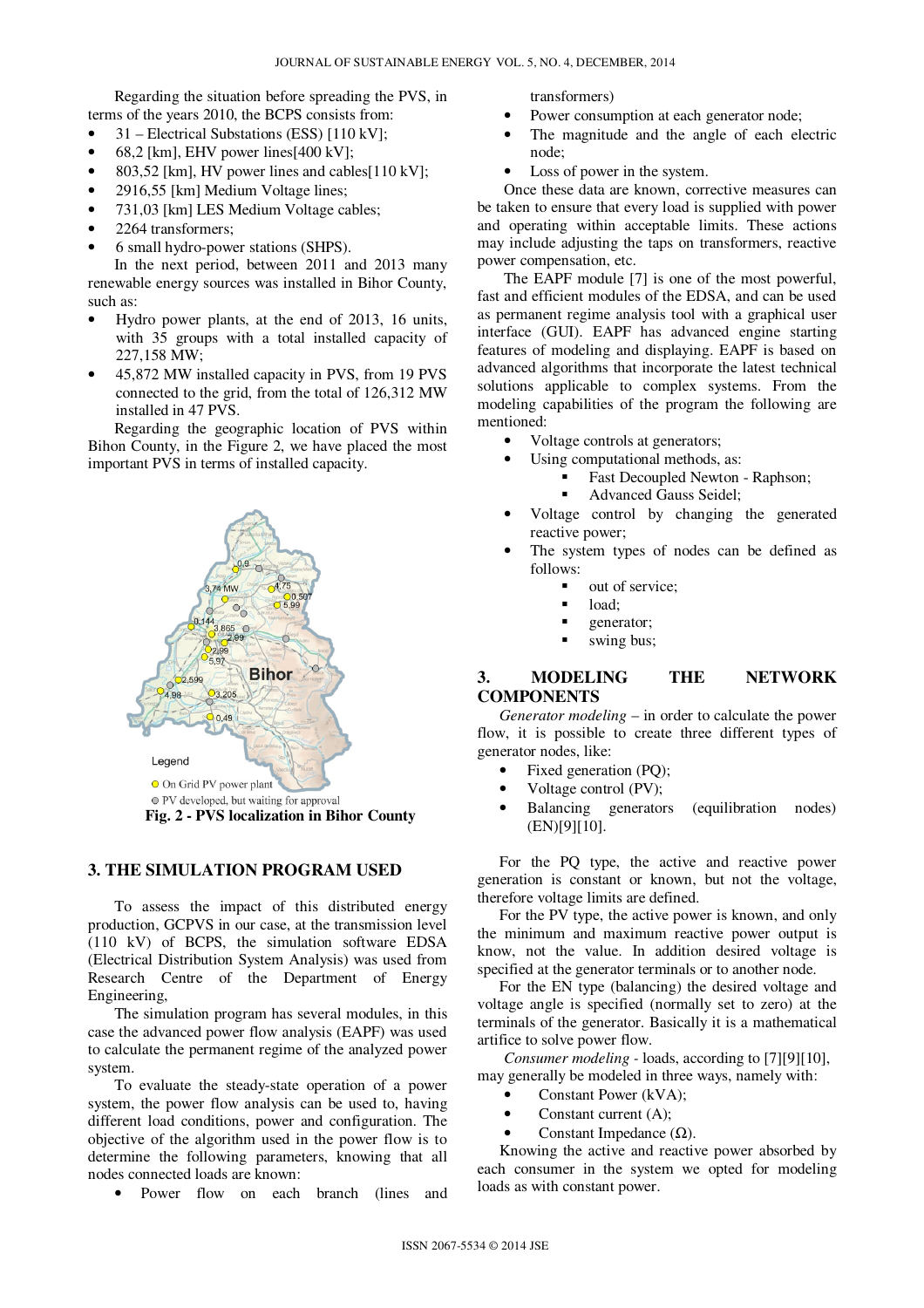*Modeling the photovoltaic sources* - Photovoltaic plants within BCPS, mainly due to installed capacity, are exclusively connected to the distribution network, at medium voltage level  $(\leq 20 \text{ kV})$ . In order to modeling the photovoltaic impact, inclusion in to the 110 kV BCPS network of the GCPVS, these was placed on their nearest ESS bus bars from the analyzed power system, as it is show in the next capture (Figure 3).



**Fig. 3 PV placing at nearest ESS bus bar** 

### **4. BCPS OPERATING REGIME SIMU-LATIONS IN CASE OF DIFFERENT GCPVS STATES**

Choosing the proper balancing node of a power system in order to perform the power flow analysis it has a particular importance, the correct choice depends on achieving convergence of power flow calculation. From the possible alternatives we opted for choice for balancing node, interconnection nodes with neighboring subsystems. These are: ESS Vaşcău, ESS Salonta, ESS Oradea – Sud. All chosen ESS's are located within BCPS.

The aim of the analysis is to calculate power flow in the BCPS, for each scenario considered, by highlighting the power loss amounts with reference to the presence of GCPVS, as the algorithm had the restriction to maintain the voltages of nodes in the acceptable limits.

At the 110 kV transmission level, the acceptable voltage limits are between  $160 \div 121$  kV, while the economic voltage level for the ESS within the BCPS, are between  $118 \div 121$  kV in case of ESS Vascau and  $113 \div 118$  kV in case of the other ESS's.

The calculation method used to determine the power flow in normal operation is fast decoupled method with restrictions on voltage specified above. The maximum number of iterations allowed is 1000, and the maximum allowable tolerance is 0,010 MVA.

Under these conditions simulation of the normal operation of the system was performed for the four different scenarios (cases), as it was presented in Table 1.

**Table 1. - The node types and states for the simulated cases** 

|      | <b>Generator node types</b> |     |            |            |            |            |
|------|-----------------------------|-----|------------|------------|------------|------------|
| Case | Oradea-Sud                  |     | Salonta    |            | Vascău     |            |
|      | EN                          | PО  | EN         | PО         | EN         |            |
|      | NOT                         | YES | <b>YES</b> | <b>NOT</b> | <b>YES</b> | <b>NOT</b> |
|      | YES                         | NOT | <b>YES</b> | <b>NOT</b> | <b>NOT</b> | <b>YES</b> |
|      | NOT                         | YES | <b>YES</b> | <b>NOT</b> | <b>NOT</b> | <b>YES</b> |
|      | YES                         | NOT | NOT        | <b>YES</b> | NOT        | YES        |

In the analyzed power system, regarding the presence of GCPVS, were simulated four different variants namely:

- 1. ESS Oradea Sud is connected as a PQ node, GCPVS's are in operation (ESS Salonta and ESS Vaşcău are EN node types);
- 2. ESS Oradea Sud is disconnected but GCPVS's are in operation (ESS Salonta is EN node type and ESS Vaşcău is PQ node type);
- 3. ESS Oradea Sud is connected as a PQ node but GCPVS's are off (ESS Salonta is EN node type);
- 4. ESS Oradea Sud is unconnected GCPVS's are in off (ESS Salonta PQ node type, ESS Vaşcău also PQ node type).

Using the EDSA simulations software, and run all the considered scenarios, were simulated the active powers, reactive powers, apparent powers and the power factors, depending on the balancing nodes and the GCPVS power plant states. The results obtained are presented for each considered case below.

**Case 1** – The analysis refers to the scenario when ESS Oradea - South was considered connected when ESS Vaşcău and ESS Salonta are balancing nodes types. The values of active and reactive power losses in the analyzed system under the simulated operating conditions are summarized in Table 2.

|                     | Values of powers in / out within the<br>system |                                 |  |
|---------------------|------------------------------------------------|---------------------------------|--|
|                     | <b>Active power</b><br>[MW]                    | <b>Reactive power</b><br>[MVAR] |  |
| <b>EN Node Type</b> | $-39,983$                                      | 38,985                          |  |
| <b>Generators</b>   | 169                                            | 44,063                          |  |
| <b>GCPVS's</b>      | 52.414                                         | 12,405                          |  |
| Load                | 177,446                                        | 66,875                          |  |
| <b>Total losses</b> | 5.569                                          | 29.661                          |  |

**Table 2. The amount of active and reactive power within the analyzed system in case 1** 

Value in percentage of total active power losses for this scenario is **2,19 %**.

**Case 2** – In this case of the analyzed scenario we considered the ESS Oradea – Sud disconnected, ESS Salonta is EN type and Vaşcău is PQ type, under the consideration of GCPVS's are operational. The obtained values of active and reactive power losses in the analyzed system under the simulated operating conditions are summarized in Table 3.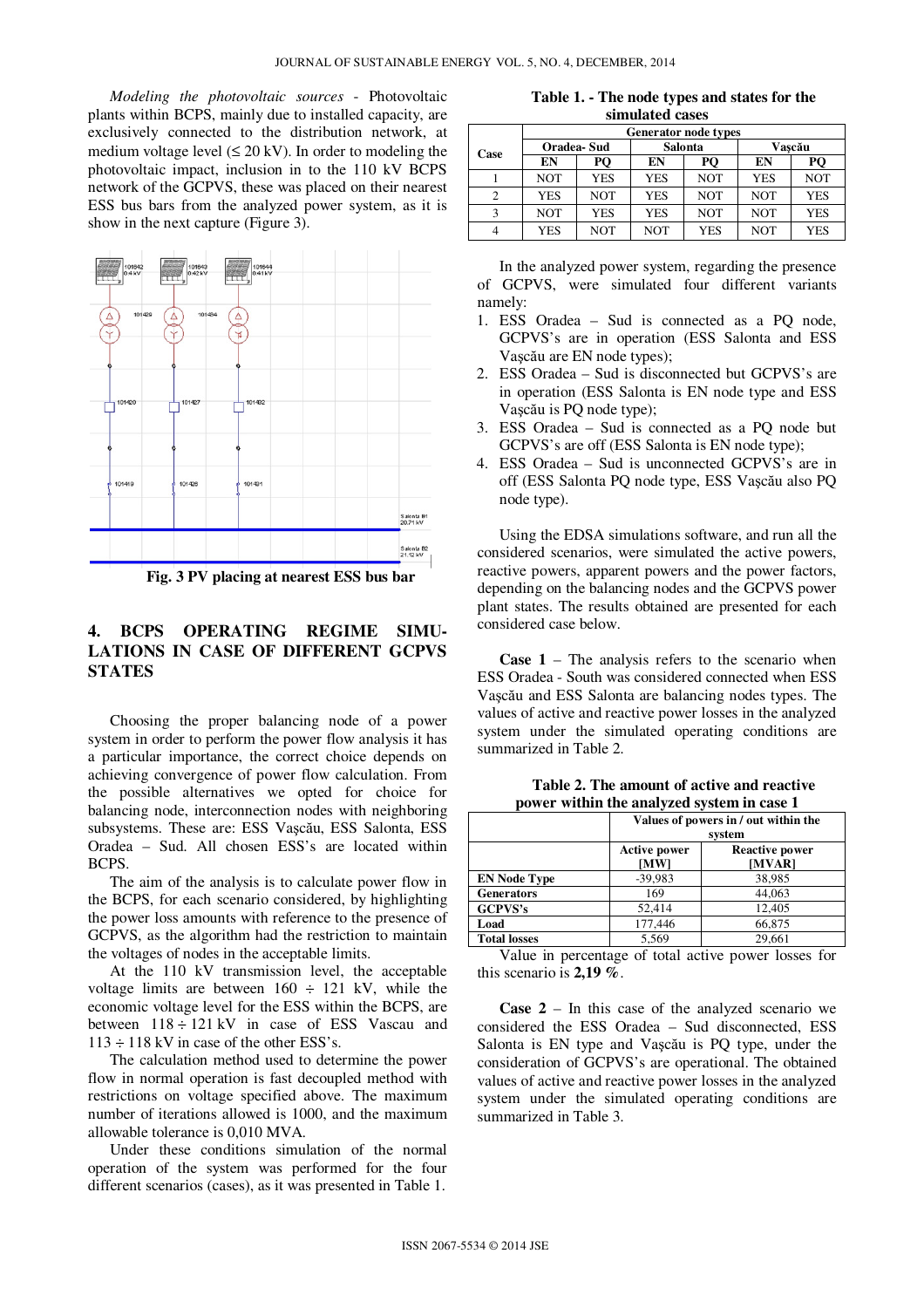| $\mu$ <sub>0</sub> $\mu$ $\alpha$ $\mu$ $\alpha$ $\mu$ $\alpha$ $\mu$ $\alpha$ $\mu$ $\beta$ $\alpha$ $\mu$ $\alpha$ $\mu$ $\alpha$ $\alpha$ $\alpha$ |                                             |              |  |  |
|-------------------------------------------------------------------------------------------------------------------------------------------------------|---------------------------------------------|--------------|--|--|
|                                                                                                                                                       | Values of powers in / out within the system |              |  |  |
|                                                                                                                                                       | Active power                                | Active power |  |  |
|                                                                                                                                                       | [MW]                                        | [MW]         |  |  |
| EN Node Type                                                                                                                                          | $-26.38$                                    | 81,53        |  |  |
| Generators                                                                                                                                            | 160                                         | 2.341        |  |  |
| GCPVS's                                                                                                                                               | 52,414                                      | 16,977       |  |  |
| Load                                                                                                                                                  | 177,446                                     | 66,875       |  |  |
| <b>Total losses</b>                                                                                                                                   | 8.585                                       | 38,897       |  |  |

#### **Table 3. The amount of active and reactive power within the analyzed system in case 2**

Value in percentage of total active power losses for this scenario is **4,61%**.

**Case 3** - For the third analyzed scenario runs, we considered that ESS Oradea - Sud is operational and the GCPVS's disconnected. ESS Salonta is EN node type and ESS Vașcău PQ generator type. For this case, the obtained values of active and reactive power losses in the analyzed system under the simulated operating conditions are summarized in Table 4.

**Table 4. The amount of active and reactive power within the analyzed system in case 3**

|              | Values of powers in / out within the system |                      |  |  |
|--------------|---------------------------------------------|----------------------|--|--|
|              | Active power<br>[MW]                        | Active power<br>[MW] |  |  |
| EN Node Type | $-23,496$                                   | 61,851               |  |  |
| Generators   | 208                                         | 37,753               |  |  |
| GCPVS's      |                                             |                      |  |  |
| Load         | 177,446                                     | 66,875               |  |  |
| Total losses | 7.059                                       | 35.389               |  |  |

Value in percentage of total active power losses for this scenario is **3,82%**.

**Case 4** - The simulation results obtained for the last case, in which the ESS Oradea - Sud was considered disconnected and the GCPVS's are also off but ESS Salonta and ESS Vașcău are PQ generator types, are presented in the Table 5.

**Table 5. The amount of active and reactive power within the analyzed system in case 4**

|                     | Values of powers in / out within the system |                             |  |
|---------------------|---------------------------------------------|-----------------------------|--|
|                     | <b>Active power</b><br>[MW]                 | <b>Active power</b><br>[MW] |  |
| <b>EN Node Type</b> | 48,334                                      | 55,518                      |  |
| <b>Generators</b>   | 138                                         | 45.949                      |  |
| <b>GCPVS's</b>      |                                             |                             |  |
| Load                | 177.446                                     | 66,875                      |  |
| <b>Total losses</b> | 8.894                                       | 39.836                      |  |

Value in percentage of total active power losses for the scenario 4, is **4,77 %**.

The voltage levels at bus bars (nodes) from the BCPS ESS's in case of each simulated scenario are shown in the Table 6.

**Table 6. – The bus bar voltage levels under the simulated scenarios** 

|                    | Voltage levels from the bus bars (kV) |        |        |        |
|--------------------|---------------------------------------|--------|--------|--------|
| Node               | Case 1                                | Case 2 | Case 3 | Case 4 |
| Chisineu Cris      | 118                                   | 118    | 118    | 95,06  |
| Huedin             | 118,03                                | 110,82 | 112,22 | 99,13  |
| Sarmasag           | 117.3                                 | 109.37 | 110,88 | 94.91  |
| Simleu             | 117,3                                 | 109.37 | 110,88 | 94.91  |
| Varfuri            | 118,16                                | 108,82 | 111,31 | 105,22 |
| Alesd 1            | 117,82                                | 109,89 | 111,79 | 96,81  |
| Alesd <sub>2</sub> | 117,82                                | 109.89 | 111,79 | 96,81  |

| Beius A         | 116,91 | 107,57 | 110,19 | 101    |
|-----------------|--------|--------|--------|--------|
| Beius B         | 116,91 | 107,58 | 110,2  | 101    |
| <b>CET 2-1A</b> | 117,9  | 108,98 | 111,92 | 95,21  |
| $CET 2-1B$      | 117,92 | 108,98 | 111,93 | 95,21  |
| $CET 2-2B$      | 117,9  | 108,98 | 111,92 | 95,21  |
| Marghita A      | 116,92 | 109    | 110,2  | 93,71  |
| Marghita B      | 116,92 | 109    | 110,2  | 93,71  |
| Mecanica 1      | 117,14 | 109,32 | 111,52 | 94,07  |
| Mecanica 2      | 117,22 | 109,39 | 111,57 | 94,22  |
| Munteni         | 118,03 | 110,82 | 112,22 | 99,13  |
| Oradea Sud 1    | 117,9  | 108,98 | 111,92 | 95,21  |
| Oradea Sud 2    | 117,92 | 108,98 | 111,93 | 95,21  |
| Oradea Vest 1   | 117,29 | 109,47 | 111,72 | 94,31  |
| Oradea Vest 2   | 117,29 | 109,46 | 111,71 | 94,32  |
| Remeti A        | 117,84 | 110,74 | 112,06 | 99.3   |
| Remeti B        | 117,84 | 110,74 | 112,06 | 99.3   |
| Sacuieni A      | 116,79 | 108,88 | 110,38 | 93,52  |
| Sacuieni B      | 116,79 | 108,88 | 110,38 | 93,52  |
| Salonta A       | 117,98 | 117,94 | 117,95 | 95,05  |
| Salonta B       | 117,99 | 117,96 | 117,95 | 95,05  |
| Sudrigiu 1      | 116,79 | 107,48 | 110,05 | 101,89 |
| Sudrigiu 2      | 116,8  | 107,49 | 110,06 | 101,88 |
| Suncuius A      | 117,71 | 110,23 | 111,8  | 97,95  |
| Suncuius B      | 117,71 | 110,23 | 111,8  | 97,95  |
| Suplac 1        | 117,3  | 109,37 | 110,88 | 94,91  |
| Suplac 2        | 117,3  | 109,37 | 110,88 | 94,91  |
| Vascau 1        | 117,21 | 107,86 | 110,31 | 104,16 |
| Vascau 2        | 117,22 | 107,85 | 110,31 | 104,17 |
| Voivozi         | 117,45 | 109,55 | 110,96 | 94,63  |

In Figure 7, are presented the total active power losses for the four simulation scenarios regarding the analysis the influences of the GCPVS's.



**Fig. 4 Total active power losses obtained [%]** 

## **4. CONCLUSIONS**

The analysis confirmed that EDSA can be a powerfully modeling tool in order to simulate any power system, regardless of the number of its nodes. The program, allows interactive real-time simulations the operational regime of the modeled power system, and also allow at any time introduction / removal operations of power system element and operating status changes of any existing element.

The simulation program has proven to be very useful if the analyzed power system is equipped distributed generators, like photovoltaic power plants in our case.

For all simulations in different operating conditions, the voltage levels from the system nodes were analyzed. The best values for nodes voltage levels were obtained for case 1 when ESS Oradea - South was considered connected, ESS Vaşcău and ESS Salonta are balancing nodes types, and the GCPVS's are operational, in which